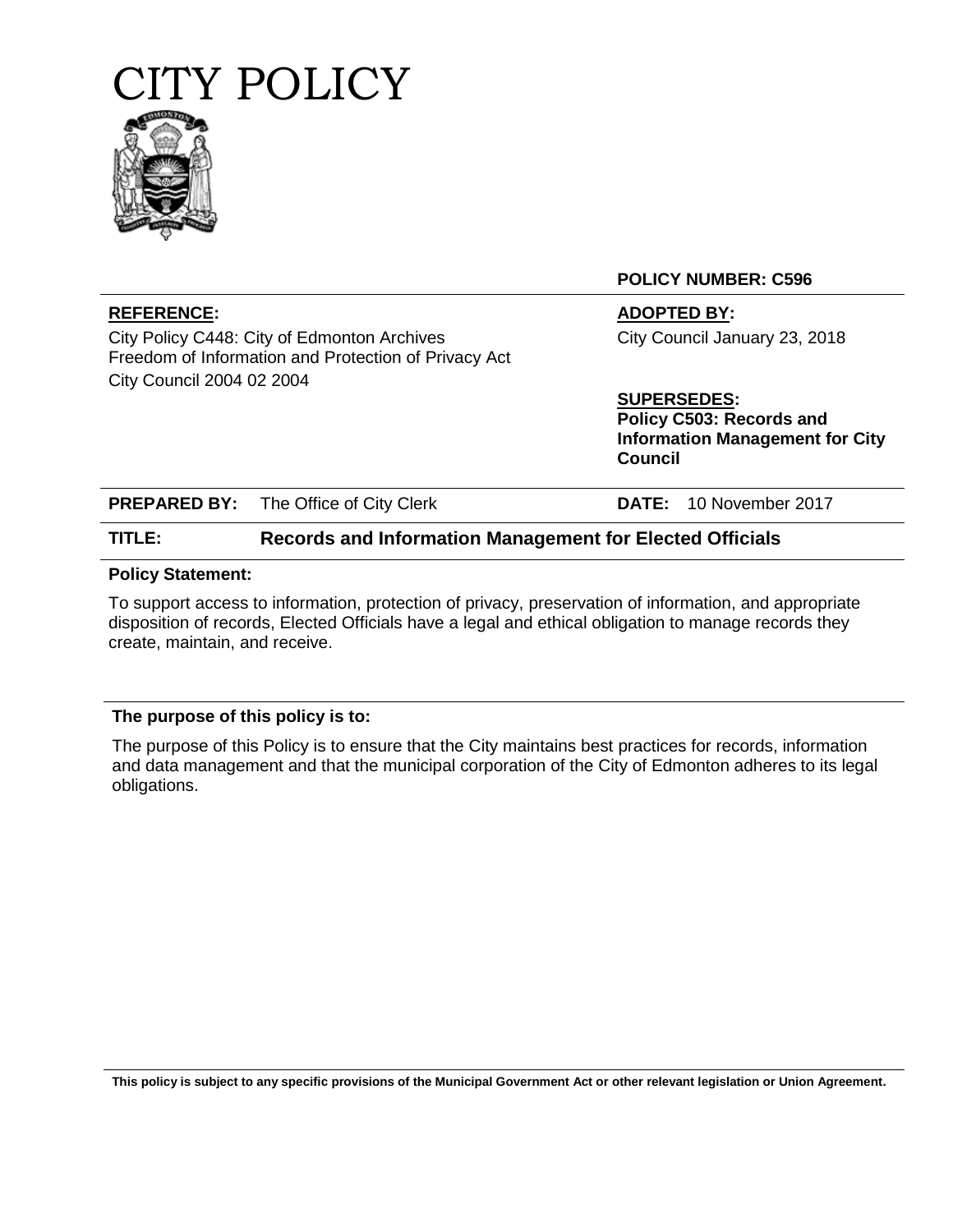## 1. DEFINITIONS

- 1.01 Disposition: The end of life outcome for a record including secure destruction/deletion of records or transfer of records to another entity.
- 1.02 Public body: as defined in the Freedom of Information and Protection of Privacy Act. The City of Edmonton is a public body under the FOIP Act. Some agencies, boards, and commissions on which an Elected Official serves may be a public body separate from the City.
- 1.03 Record: as defined in the Freedom of Information and Protection of Privacy Act. A record of information in any form and includes notes, images, audio visual recordings, x-rays, books, documents, maps, drawings, photographs, letters, vouchers and papers and any other information that is written, photographed, recorded or stored in any manner, but does not include software or any mechanism that produces records.
- 1.04 Retention: The period of time that a record is kept in accordance with legislation and operational requirements.

## 2. PROCEDURES

## 2.01 Types of Records

Elected Officials may create, maintain, or receive five types of records during their term. 2.01.1 Constituency Records

- 2.01.2 City Records
- 2.01.3 Agency, Board, and Commission Records
- 2.01.4 Transitory Records
- 2.01.5 Personal Records

Records are comprised of data and information, and may exist in a variety of formats and locations including, but not limited to: email, hard-copy, text messages, google hangouts, Google Docs, Google Drive, and Network Drives.

It is recommended that Elected Officials create physical folders in file cabinets and/or create electronic folders in email and network drives to separate Constituency Records; City Records; Agency, Board, and Commission Records; and Personal Records. Creating physical and virtual folders will ensure that each record type is managed as per direction listed below.

Transitory records should be routinely securely destroyed/deleted.

## 2.02 Management of Record Types

2.02.1 Constituency Records constitute information generated, maintained, or received by the Elected Official as a result of the Elected Official serving a constituency. These records often document communications between the elected official and constituency members. City Administration is not engaged in the receipt or transmittal of the communications.

 Correspondence between the Elected Official, citizens, a community league or any organization of the constituency. Correspondence can occur through various mediums including social media posts and comments, emails and letters.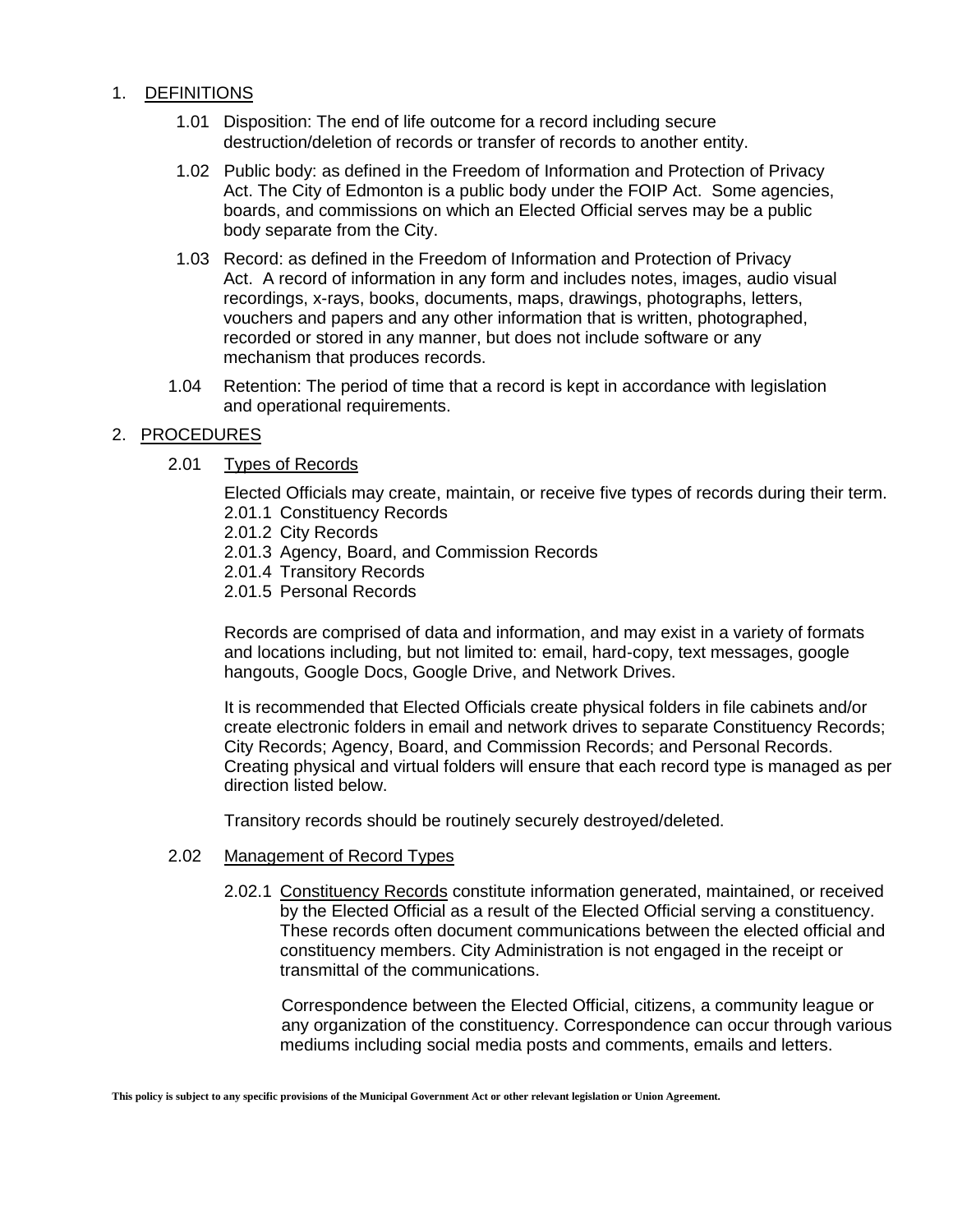Examples of Constituency Records with Archival Value Correspondence between the Elected Official and an MLA, the Premier or the Prime Minister

#### **Disposition**

At the end of an Elected Official's term(s), constituency records may be:

- a) Retained by the Elected Official for future use;
- b) Securely Destroyed by the Elected Official;
- c) Donated to the City of Edmonton Archives; and/or
- d) Provided to the incoming Elected Official by the outgoing Elected Official provided that the:
	- i) records do not contain personal information;

ii) the records relate to current constituency matters; iii) and the Elected Official indicates in writing that the constituency records are intended for the incoming Elected Official.

If the outgoing Elected Official does not take any action regarding constituency records at the end of a term, the City will securely destroy/delete the records.

Freedom of Information and Protection of Privacy Act (FOIP) Constituency Records are not subject to the FOIP Act. Elected Officials are not required to produce constituency records, pursuant to a FOIP request, and Elected Officials are not required to follow the requirements regarding protection of personal information and collection, use, and disclosure of personal information contained in constituency records. However, Elected Officials have an ethical obligation to protect the privacy of individuals whose personal information is contained in constituency records to the same standard as FOIP

2.02.2 City Records document the activities, transactions, and decisions of the City. City records are generated, maintained, or received as a result of a City employee performing their employment duties for the City. The Office of the Elected Official may need to generate, maintain, or receive City Records as a consequence of the Elected Official fulfilling their duties with the City. However, the Elected Official should not maintain the sole or official copy of a City record.

Examples of City Records Memos sent from Administration to City Council and meeting minutes of City committees.

## **Disposition**

City records are subject to the City's records retention and disposition schedule, and may only be disposed of in accordance with an approved schedule. At the end of an Elected Official's term(s), if in possession of any City Records, the Elected Official must securely provide all City Records to the Office of the City Clerk for management.

Freedom of Information and Protection of Privacy Act (FOIP) City Records are subject to the FOIP Act and must be produced by the Elected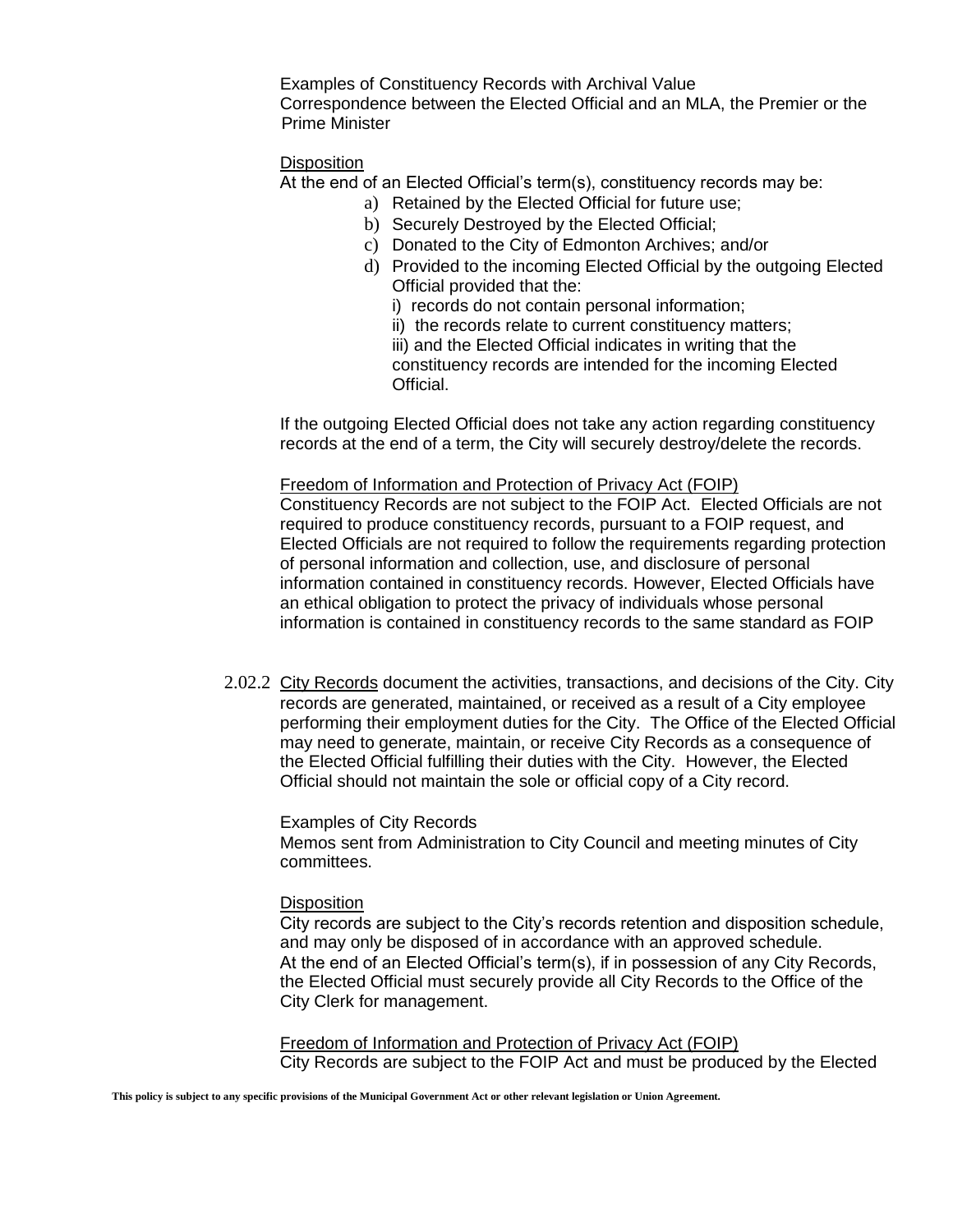Official upon notification from the Delegated FOIP Head on receipt of a request. A City record may not be destroyed if it is the subject of a current FOIP request. FOIP requires that Elected officials protect the privacy of individuals whose personal information is contained in City records.

2.02.3 Agencies, Boards and Commissions Records document the activities, transactions, and decisions of an Agency, Board, or Commission that is a public body separate the City of Edmonton. These records are generated, maintained, or received as a result of an Elected Official performing duties for the Agency, Board, or Commission. The Office of the Elected Official may need to generate, maintain, or receive these records as a consequence of the Elected Official fulfilling duties for an Agency, Board, or Commission. However, the Office of the Elected Official should not maintain the sole or official copy of a record of an Agency, Board, or Commission.

When an Agency, Board, or Commission is a public body separate from the City, City bylaw establishes which position on the Agency, Board, or Commission is responsible for the management of the records of the Agency, Board, or Commission.

When an Agency, Board, or Commission is not a separate public body, the records of the Agency, Board, or Commission should be treated as a City Record.

### Examples of an Agency, Board, or Commission Record

Minutes and agendas of the Edmonton Police Commission or Edmonton Library Board. The Edmonton Police Commission and the Edmonton Library Board are separate public bodies from the City of Edmonton.

#### **Disposition**

At the end of the Elected Official's appointment(s) to an Agency, Board, or Commission, the Elected Official should securely provide records to the individual designated in bylaw as the individual responsible for management of records for the Agency, Board, or Commission (often this is the Chair, Executive Director, or Secretary).

#### Freedom of Information and Protection of Privacy Act (FOIP)

If an Agency, Board, or Commission is a public body separate from the City of Edmonton, Elected Officials must produce records upon notification from the Agency, Board, or Commission of receipt of a request. An Agency, Board, or Commission record may not be destroyed if it is the subject of a current FOIP request. FOIP requires that Elected officials protect the privacy of individuals whose personal information is contained in records of an Agency, Board, or Commission.

2.02.4 Transitory Records are records generated, maintained, or received that are required for a limited period of time for the completion of a routine action or preparation of an official record. Transitory records are not required to meet statutory obligations or to sustain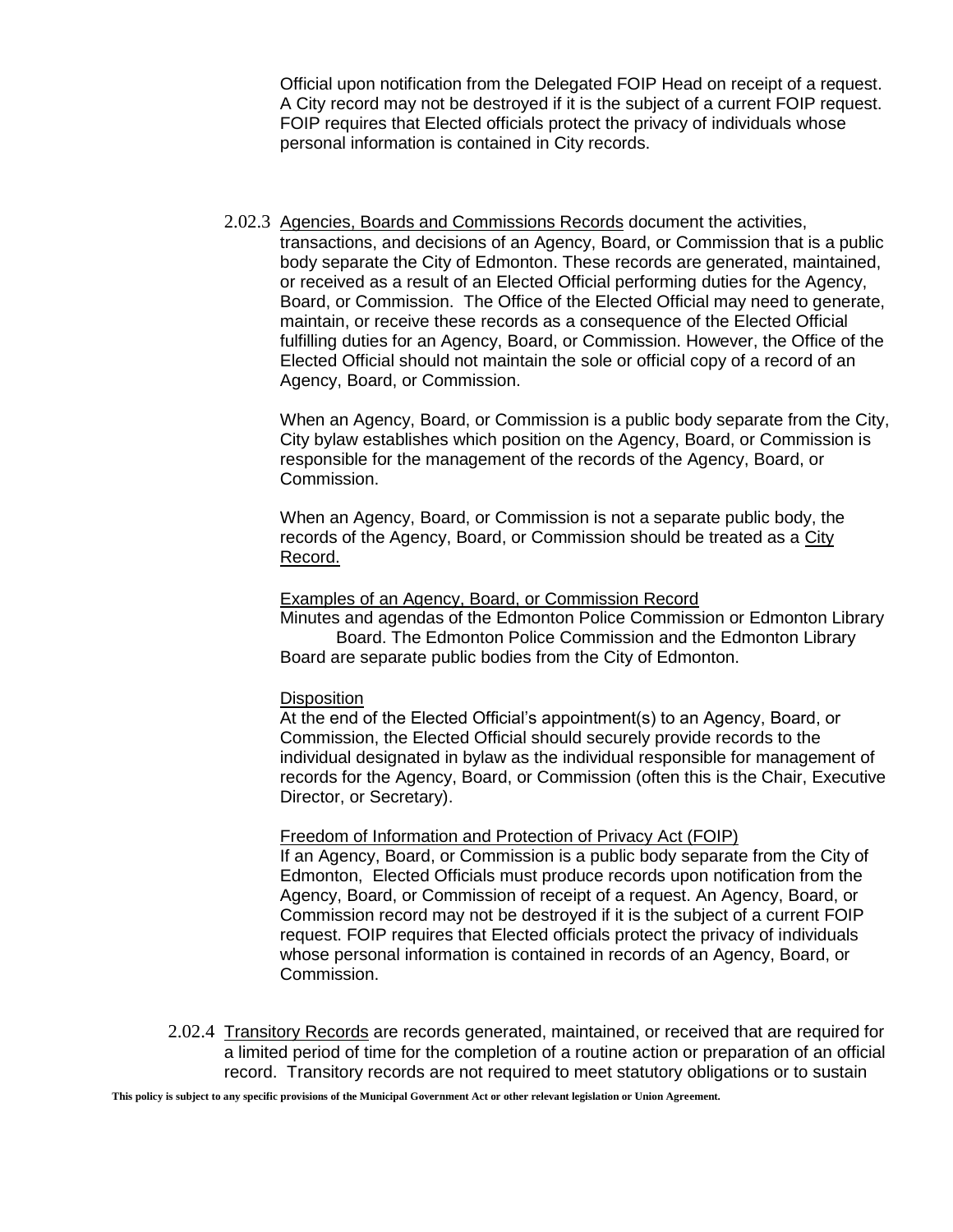administrative or operational functions. Transitory records are not of enduring value. Transitory records could be created, maintained or received as a result of an Elected Official fulfilling their duties with the City, fulfilling their duties on an Agency, Board, or Commission or as a result of the Elected Official serving a constituency.

## Example of a Transitory Record

- a) Memo sent to all of Council by City Administration. City Administration is responsible for maintaining the official copy of the memo; therefore, an Elected Official's copy of the memo is transitory.
- b) Drafts of constituency records. While Elected Officials may create notes or drafts for final versions of records, they do not possess enduring value for statutory, administrative or operational requirements.

## **Disposition**

Elected Officials must dispose of transitory records once the record is no longer required. Frequent purging of transitory records is recommended. Transitory records with sensitive information should be shredded, securely deleted or placed in a confidential grey shredding bin. If an outgoing Elected Official does not take any action regarding transitory records at the end of a term, the City will securely destroy/delete the records.

## Freedom of Information and Protection of Privacy Act (FOIP)

Transitory Records are subject to the FOIP Act and could be subject to a request received by the City or an Agency, Board, or Commission on which the Elected Official serves. A Transitory Record may not be destroyed if it is the subject of a current FOIP request. FOIP requires that Elected officials protect the privacy of individuals whose personal information is contained in transitory records in accordance with FOIP if a transitory record is subject to FOIP to to the standard of FOIP if the transitory record is not subject to FOIP.

2.02.5 Personal Records document the activities of Elected Official as private citizens and do not demonstrate evidence of a business decision or activity of the City or another public body such as an Agency, Board, or Commission.

# Examples of a Personal Record

- a) Campaigning records, excluding the Campaign Disclosure Forms
- b) Membership records of affiliations with political parties or associations
- c) Emails to/from family and friends
- d) Reference materials

## **Disposition**

At the end of an Elected Official's term(s) an Elected Official must:

- a) Take or remove personal records; and/or
- b) Securely destroy/delete personal records.

If the outgoing Elected Official does not take any action regarding personal records at the end of a term, the City will securely destroy the records.

## Freedom of Information and Protection of Privacy Act (FOIP)